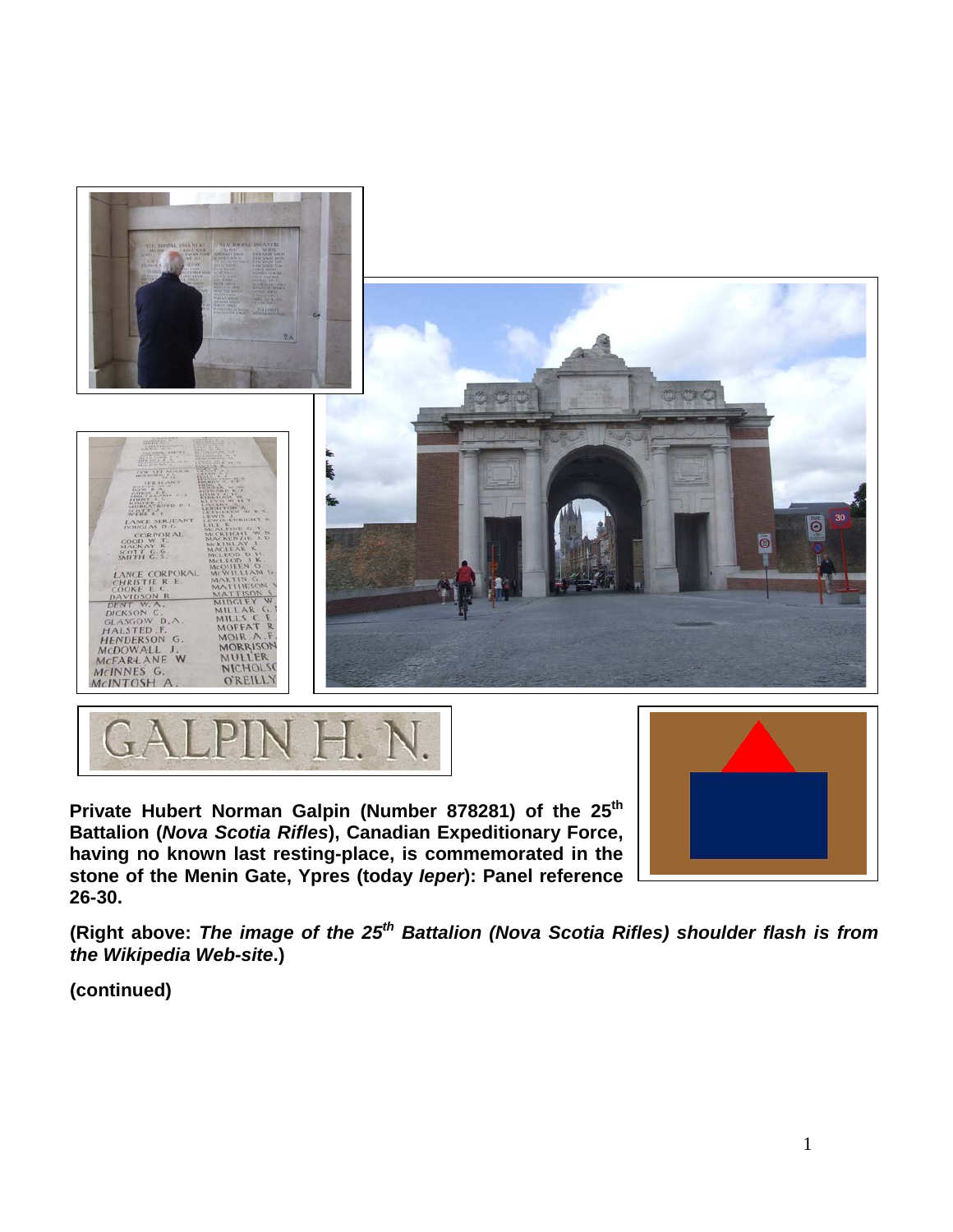**His occupations prior to military service recorded as that of a** *fisherman* **before that of a**  *clerk***, Hubert Norman Galpin appears to have left very little information behind him pertaining to his departure from the Dominion of Newfoundland to the Canadian province of Nova Scotia. All that may be said with any certainty is that: firstly, he was in Sydney Mines, Cape Breton, in March of 1916; and secondly, that he had a post-box number, 348 – the same as that of his mother - in the community of North Sydney by the following month since he recorded it as his address on the day – April 14 – on which he attested in the bythen military town of Broughton\*.**

**He was also to undergo a medical examination on that same April 14, a check-up which found him…***fit for the Canadian Over Seas Expeditionary Force.* **That same report also confirms that he had enlisted (see below) a month earlier.**

*\*Broughton had been a 'company town', developed towards the end on the nineteenth century by the Cape Breton Coal, Iron & Railway Company. Apparently too much money had been spent on it as the company went bankrupt in 1907 and the town was soon abandoned. At the outset of the Great War it was taken over by the Canadian Army and, more particularly, by the 185th Battalion (Cape Breton Highlanders).*

**His enlistment had taken place in the community of Sydney Mines in mid-March of 1916 and his first pay records indicate that it was on March 13 that the Canadian Army had begun to remunerate the by-then Private Galpin for his services. The unit by which he had then been** *taken on strength* **on that same day had been the 185th Battalion (***Cape Breton Highlanders***) of the Canadian Expeditionary Force.** 

**April 28 of 1916 was to be the moment on which the formalities of his enlistment were officially concluded. On that date the commanding officer of the 185th Battalion, Lieutenant Colonel Frank Parker-Day, declared – on paper – that…***878281 Pte Hubert Galpin…having been finally approved and inspected by me this day…I certify that I am satisfied with the correctness of this Attestation.*

**This final act had also taken place in the community of Broughton where it is likely that Private Galpin had remained since April 14 – or perhaps even since March 13 - to commence his military training.**

**This posting to Broughton was not now to last much longer than a single month. By this time, the authorities had decided to create a** *Nova Scotia Highland Brigade* **to comprise the 185th, the 85th, the 193rd and the 219th Battalions. On May 23 of 1915 these four formations were assembled to train together at** *Camp Aldershot* **in Kings County, Nova Scotia, where the** *Brigade* **then spent all that summer before receiving its colours on September 28, two weeks before its departure for** *overseas service***.**

By that time Private Galpin had already brought himself to the attention of the 185<sup>th</sup> **Battalion authorities by having been** *absent without leave***. There appear to be no further details other than that he was to forfeit twenty-two days' pay during the month of September for his troubles .**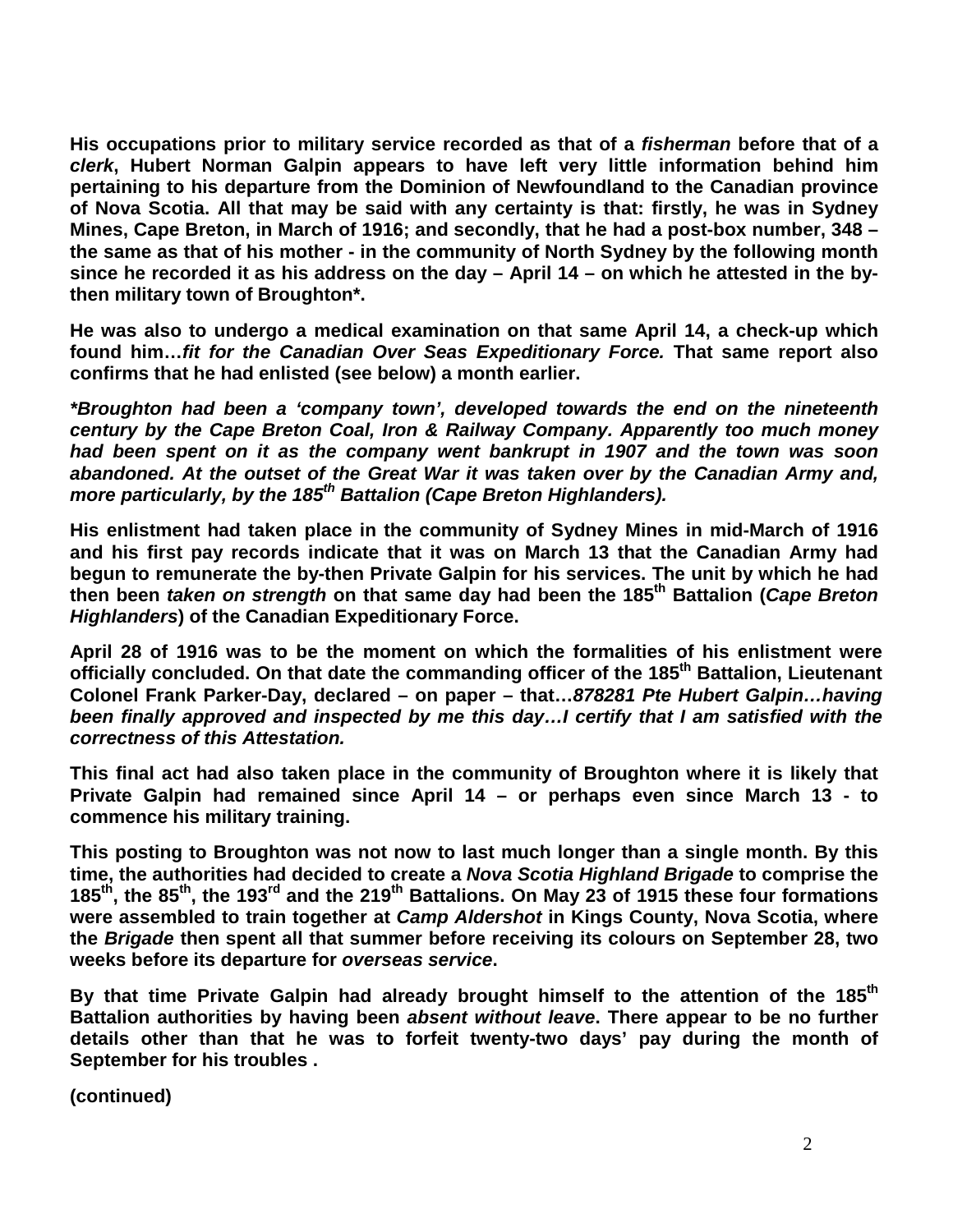**Those troubles also included some of a medical nature. From September 22 until October 7, having contracted a venereal problem, he was admitted into the Rockhead Hospital for Infectious Diseases in Halifax. But his release on October 7 still allowed him the time to prepare for departure overseas.**

**At seven o'clock in the evening of October 11, 1916, the one-thousand thirty-eight officers and** *other ranks* **of the 185th Overseas Battalion embarked onto His Majesty's Transport**  *Olympic* **in the harbour at Halifax. Earlier that day the 85th and the 188th Battalions had gone on board, to be followed on the morrow by the 219th and the 193rd.** 

**(Right below:** *Sister-ship to Britannic – that vessel to be sunk by a mine in the eastern Mediterranean a month later, in November of 1916 – and also to the ill-fated Titanic, HMT Olympic on the right lies at anchor in the company of HM Hospital Ship Aquitania, centre, at Mudros Bay, Island of Lemnos, in the autumn of 1915.* **– from a photograph from the**  *Imperial War Museum, London***)**

**On October 13th - at about eleven o'clock in the morning - it**  was the turn of the half-battalion of the 166<sup>th</sup> – five-hundred **three** *all ranks* **- the final unit, to march up the gangways before** *Olympic* **cast her lines and sailed towards the open sea. For the trans-Atlantic passage she was carrying some six-thousand military personnel.**



**The vessel arrived in the English west-coast port of Liverpool on October 18, some five days later, and the troops disembarked on the following day again. The 185th Battalion was thereupon transported south-eastwards to** *Witley Camp* **in the English county of Surrey.** 

**The 185th Battalion (***Cape Breton Highlanders***) is documented as then having provided reenforcements for Canadian forces already on the Continent. This role was to last until February of 1918, sixteen months later, when the unit was absorbed into the newlyorganized Canadian 17th (***Reserve***) Battalion.** 

**The Battalion's organizers had originally anticipated that the** *Cape Breton Highlanders* **would be sent – with the other three units of the** *Nova Scotia Highland Brigade* **– into** *active service* **on the Continent, but this was not to be\*.**

*\*Before the end of the Great War, Canada was to have despatched overseas two-hundred fifty battalions – although it is true that a number of these units, particularly as the conflict progressed, were below full strength. At the outset, these Overseas Battalions all had presumptions of seeing active service in a theatre of war.*

*However, as it transpired, only some fifty of these formations were ever to be sent across the English Channel to the Western Front. By far the majority remained in the United Kingdom to be used as re-enforcement pools and they were gradually absorbed, particularly after January of 1917, by units that had by then been specifically designated as Canadian Reserve Battalions.*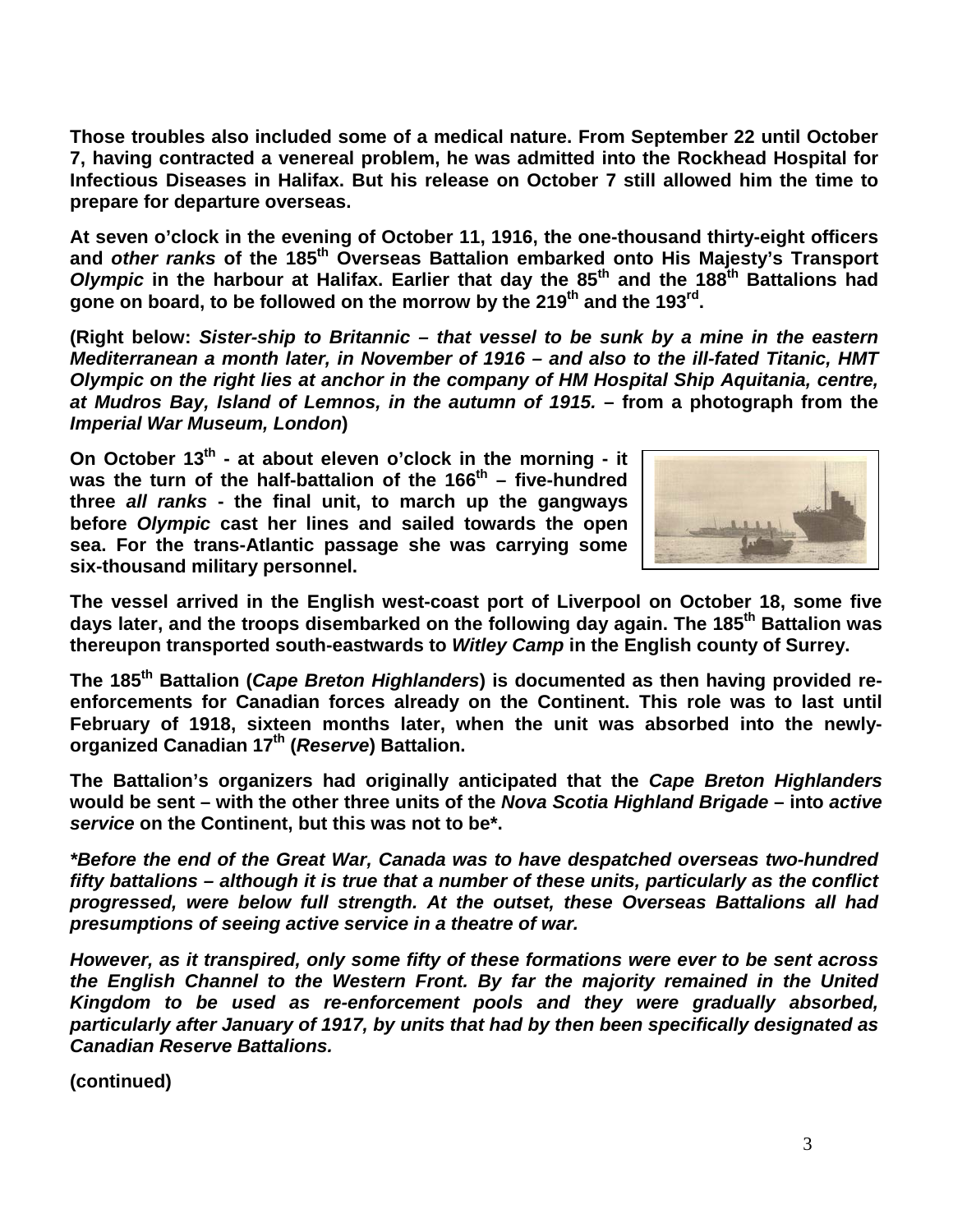**By the time of Private Galpin's arrival in England, the Canadian Corps had been involved in the** *First Battle of the Somme* **for two months during which time it had suffered horrific losses. It was to fill the depleted ranks of those battered units that three-quarters of newly-arrived** *Nova Scotia Highland Brigade* **were to be deployed.**



**This distribution of re-enforcements was, however, to take some time, even though a number had already crossed the English Channel by the end of the year, 1916. In the case of Private Galpin, the spring of the following year, 1917, had already arrived before he was ordered to proceed to the Continent.** 

**It was on May 27 that he was** *struck off strength* **by the 185th Battalion to be** *taken on strength* **on the following day by his new unit, the 25th Canadian Infantry Battalion (***Nova Scotia Rifles***).** 

**At that same time, Private Galpin was to travel to France likely travelling on the night of May 27-28 via the English south-coast port of Southampton and the French industrial city of Le Havre on the estuary of the River Seine. He is then documented as having reported on that May 28 to a Canadian Infantry Base Depot - surely the 2nd as his unit was in the 2nd Canadian Division - in the vicinity of the coastal town of Étaples\*. There he was to remain for the next eighteen days.**

*\*However, the date of arrival of nine-hundred fifty-four re-enforcements from England, according to the Base Diary, was May 29. There were none recorded for the previous day.* 

**(Right above:** *The French port-city of Le Havre at or about the time of the Great War* **– from a vintage post-card)**

**When exactly Private Galpin was despatched to join the 25th Battalion is not documented on his** *active service* **files – at that time several hundred men were being despatched for days on end. However, they** *do* **record that he reported** *to duty* **with his new unit on June 16, 1917. On the other hand, the 25th Battalion War Diarist instead cites the arrival of a draft of one-hundred forty-seven re-enforcements as having occurred on June 15, the day before, at a time when the unit was serving in the rear area, in the vicinity of the community of Gouy-Servins.** 

**\* \* \* \* \***

**The 25th Battalion (***Nova Scotia Rifles***) of the Canadian Expeditionary Force had already been serving in France and Belgium for some twenty-one months by the time of Private Mansfield's appearance, since mid-September of the year 1915.**



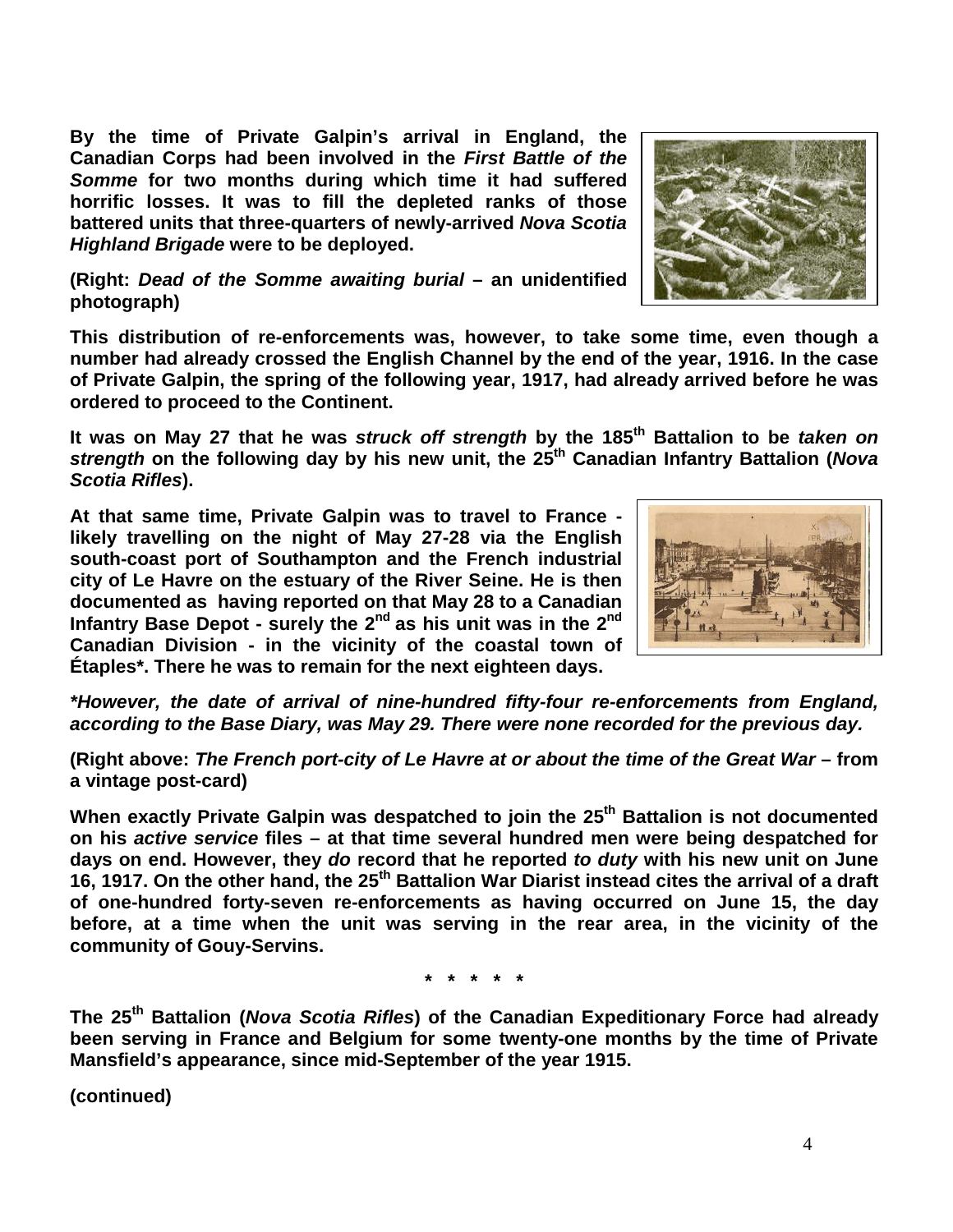**The Battalion was a component of the 5th Infantry Brigade, itself an element of the 2nd Canadian Division, and it had been in service on the Continent continuously since its arrival there***.*

**Only days after having passed through the port of Folkestone and its French counterpart, Boulogne, on September 22, the 25th Battalion was taking over trenches from the 2nd Battalion of** *The King's Own* **in the** *Kingdom of Belgium***.**

**(Right:** *While the caption reads that these troops moving towards the forward area are 'English', this could be any unit in British uniform – including Empire (Commonwealth) units. This is early in the war as there is no sign of a steel helmet***. – from a vintage post-card)**

**This was in the areas forward from the communities of Locre and Kemmel, in that small part of the country which had not by then been occupied by the Germans, and to the south and south-west of the already-battered medieval city of Ypres.**

**(Right:** *A Belgian aerial photograph showing the devastation of Ypres as early as 1915 – the city is described as 'morte' (dead)* **– from** *Illustration***)**

**The 25th Battalion was to remain in these sectors until August of the following year, 1916.**

In early April of 1916, the 2<sup>nd</sup> Canadian Division had undergone its baptism of fire in a **major infantry action. It was at a place named St-Éloi where, at the end of March, on the 27th, the British had detonated a series of mines beneath the German lines and then had followed up with an infantry attack. The newly-arrived Canadian formation had been ordered to follow up on the presumed British success, to hold and consolidate the newlywon territory.**

**However, the damage done to the terrain by the explosions, the putrid weather which had turned the just-created craters into ponds and the earth into a quagmire, plus a resolute German defence, greeted the newcomers who took over from the by-then exhausted British on April 5-6. Two weeks later the Germans had won back the lost territory and had inflicted severe losses on the Canadians.**



Towards the end of that confrontation, on April 13-14, the 25<sup>th</sup> Battalion had relieved **another Canadian unit in craters and in new trenches, and subsequently had incurred a total of some eighty-five casualties, a greater toll than the unit had known on any single occasion up until that date.**

**(Right above:** *The occupation of a crater in the aftermath of the exploding of a mine under enemy lines – perhaps in the St-Éloi Sector* **– from** *Illustration***)**



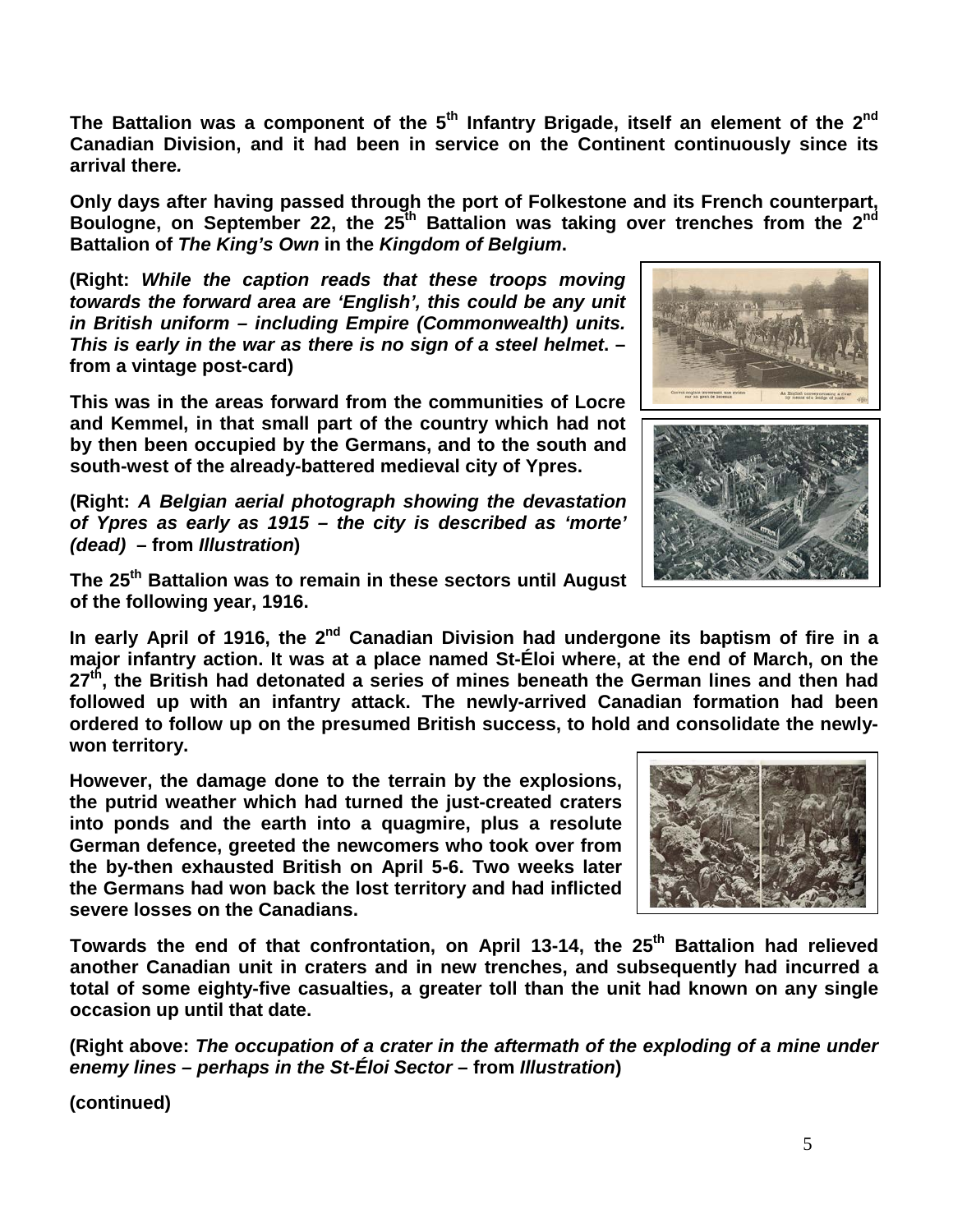**Six weeks later, in early June, the Battalion had then been involved in the fighting in the area the village of Hooge, of**  *Mount Sorrel***,** *Sanctuary Wood***,** *Hill 60***,** *Railway Dugouts* **and**  *Maple Copse***, in the so-called** *Ypres Salient* **and just to the south-east of the city of Ypres.** 

**(Right:** *The Canadian memorial which stands atop Mount Sorrel just to the south-west of the city of Ypres* **(***today Ieper***)** *whose spires and towers may be perceived in the distance* **– photograph from 1914)**

The Canadian 3<sup>rd</sup> Division had been the main recipient of the enemy's offensive thrust but **the 25th Battalion of the 2nd Canadian Division had played a role sufficiently important for the name** *Mount Sorrel* **to become the first battle-honour won by the Nova Scotia unit during the Great War.**

**(Right:** *Hill 60 as it remains a century after the events of 1916 and 1917 in the area of Mount Sorrel, the village of Hooge, Sanctuary Wood, Railway Dugouts and Maple Copse: It is kept in a preserved state – subject to the whims of Mother Nature – by the Belgian Government.* **– photograph from 2014)**

**(Right below:** *Maple Copse Cemetery, adjacent to Hill 60, in which lie many Canadians killed during the days of the confrontation at Mount Sorrel* **– photograph from 2014)**

**(Right bottom:** *Railway Dugouts Burial Ground (Transport Farm) today contains twenty-four hundred fifty-nine burials and commemorations.* **– photograph from 2014)**

From the middle of June up until August of 1916, the 25<sup>th</sup> **Battalion had been in reserve well to the rear, so well to the rear, in fact, that it had been deemed safe enough for His Majesty the King and his son the Prince of Wales to pay a visit on August 14.** 

Some two weeks later, on the 27<sup>th</sup>, the unit was withdrawn into **northern France to the vicinity of Steenvoorde and to the village of Moulle.**

**The following week at Moulle had been spent in becoming familiar with the British Lee-Enfield Mark III rifle which was replacing the Canadian-made Ross rifle, and also in training for a Canadian role in the British summer campaign of that 1916, an offensive which up until then had not been proceeding exactly according to plan.**









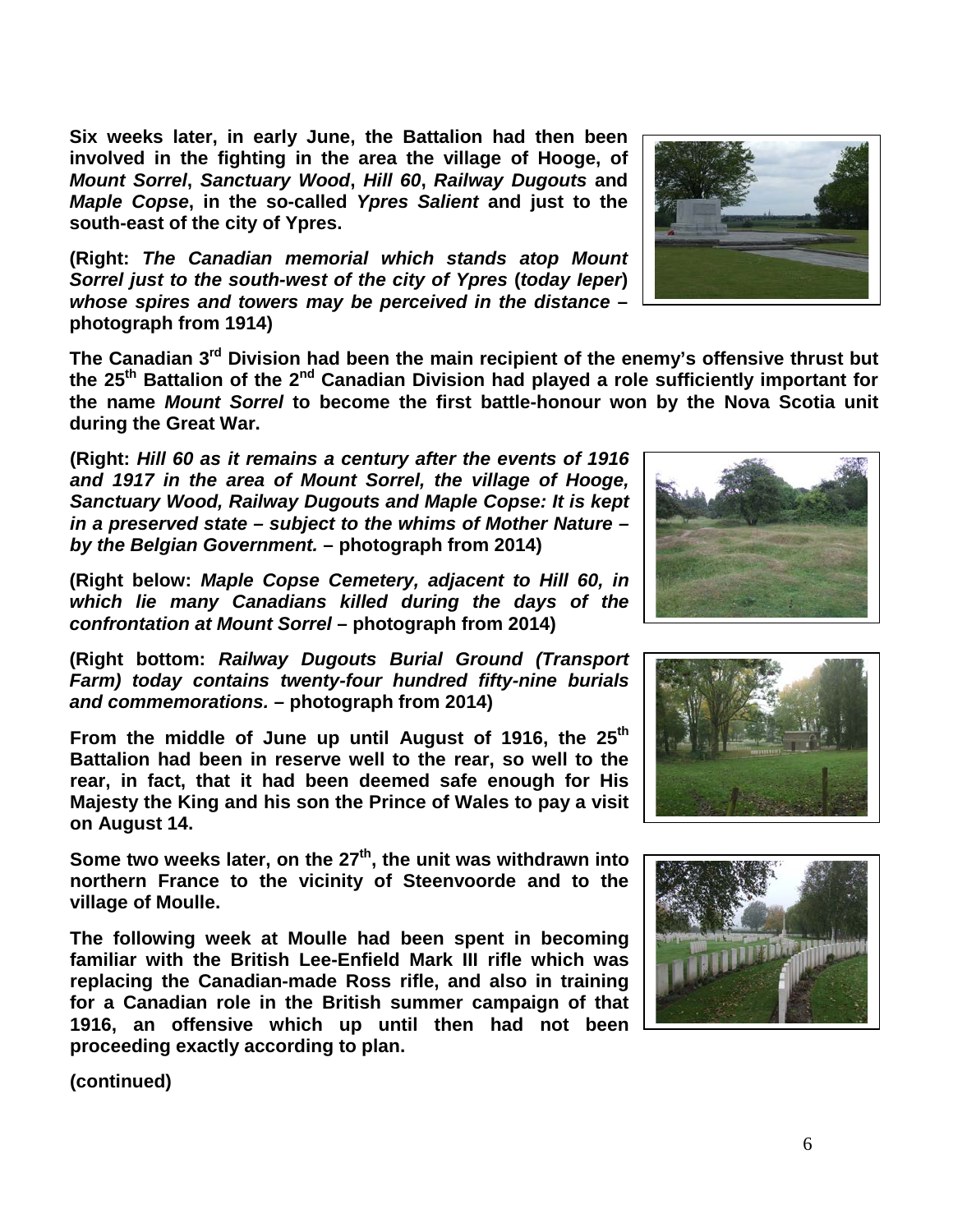7

**By that September of 1916, the** *First Battle of the Somme* **had been ongoing for two months. It had begun with the disastrous attack of July 1, an assault which was to cost the British Army fifty-seven thousand casualties – in the short span of only four hours - of which some nineteen-thousand dead.**

**On that first day of** *First Somme***, all but two small units of the attacking divisions had been troops from the British Isles, those exceptions being the two-hundred men of the Bermuda Rifles serving in the Lincolnshire Regiment, and the eight-hundred personnel of the 1st Battalion of the Newfoundland Regiment which was to lose so heavily on that July 1 at a place called Beaumont-Hamel.**

**As the battle had progressed, other troops, from the Empire (***Commonwealth***), were brought in; at first it had been the South African Brigade (July 15), then the Australians and New Zealanders (July 23) before the Canadians entered the fray on August 30 to become part of a third general offensive. Their first major collective contribution was to be in the area of the two villages of Flers and Courcelette.**

**(Right above:** *The Canadian Memorial which stands to the side of the Albert-Bapaume Road near the village of Courcelette* **– photograph from 2015)**

**(Right:** *An image purporting to be that of a Canadian officer giving instructions to those under his command prior to the attack at Flers-Courcelette (see below), September 1916* **– from**  *The War Illustrated***)**

Meanwhile, on the evening of September 10, the 25<sup>th</sup> Battalion **had arrived at the large military camp which had been established at the** *Brickfields* **(***La Briqueterie***) in close proximity to the provincial town of Albert.** 

**On September 14 the Battalion had been ordered forward into dug-outs in assembly areas. On the next morning again, September 15, the Canadians were to be going to the attack.**

**(Right:** *Canadian soldiers working, carrying water in the centre of Albert, the town's already-damaged basilica prominent in the background* **– from** *Illustration***)**

**Excerpt from the 25th Battalion War Diary entry for September 15, 1916:** *5th Brigade attacked and captured the Town of Courcelette… the 25th Battalion moved forward as though on General Inspection the young soldiers behaving like veterans, going through very heavy artillery barrage without a quiver…*





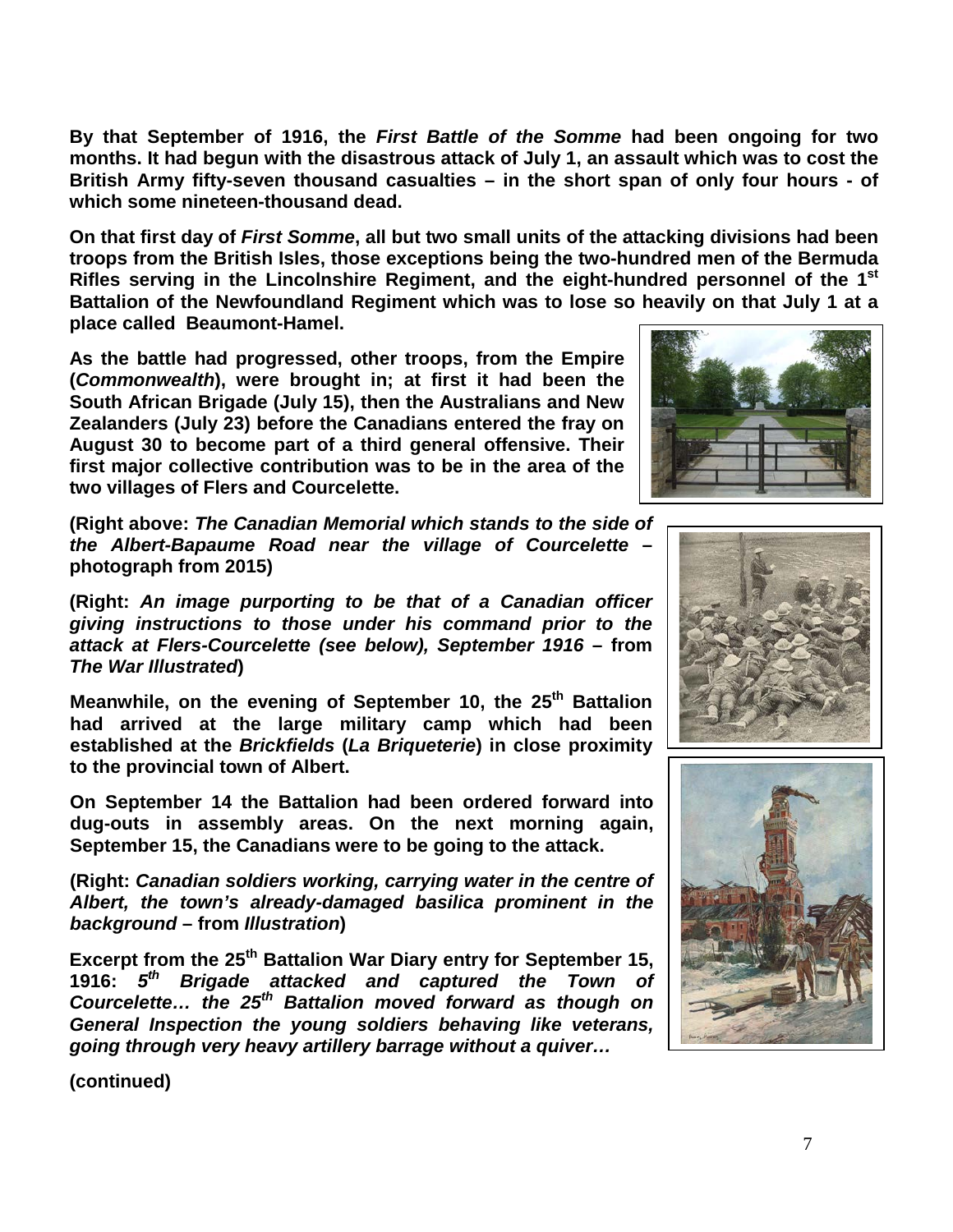**Of the six-hundred ninety personnel which went** *over the top* **on the day of the assault, the 25th Battalion War Diarist was to record thirty-six dead, one-hundred ninety-one wounded and seventy-seven as** *missing in action***\*.**

*\*It seems that some of the missing may have soon returned to duty since a later War Diary entry records two-hundred fifty-eight casualties all told.*

**(Right:** *Burying Canadian dead on the Somme, likely at a casualty clearing station or a field ambulance* **– from**  *Illustration* **or** *Le Miroir***)**

**On October 1 the Battalion – its operational strength by then apparently reduced to two-hundred (sic) all ranks and twelve machine-guns –** *received orders to attack and capture "at all costs" enemy trenched known as KENORA and REGINA…*  **"B", "C" and "D" Companies…** *were to proceed over KENORA up to REGINA, which they did, but by the time they had got to the wire the casualties had been so heavy that only one officer was left… and about thirty men…*

**The attack was a failure and the survivors had been obliged to fall back to** *Kenora Trench***. Total casualties during the action had been a further one-hundred twelve.**

**(Right:** *Ninety-eight years later on, the land on which the action was fought, as seen from Regina Trench Cemetery* **– photograph from 2014)**

**(Right below:** *Wounded at the Somme being transported in hand-carts from the forward area for further medical attention* **– from** *Le Miroir***)**

On the night of October 1-2 the 25<sup>th</sup> Battalion had retired from **the battle - and from the area of -** *the Somme* **and made its way westwards and then northwards. It had subsequently passed to the west of the battered city of Arras and beyond, to the region of the mining centre of Lens. There the unit was to remain for the following six months, in the area and in the trenches of places such as Bully-Grenay, Angres and Bruay.**

**(Right:** *The remnants of the Grande Place (Grand'Place) in Arras which had already been steadily bombarded for two years by the end of the year 1916* **– from** *Illustration***)**

**That winter of 1916-1917 was to be one of relative calm, allowing the 25th Battalion – and many others - to return to the everyday rigours and routines of trench warfare\*; after** *the Somme* **it had perhaps been a welcome respite.** 





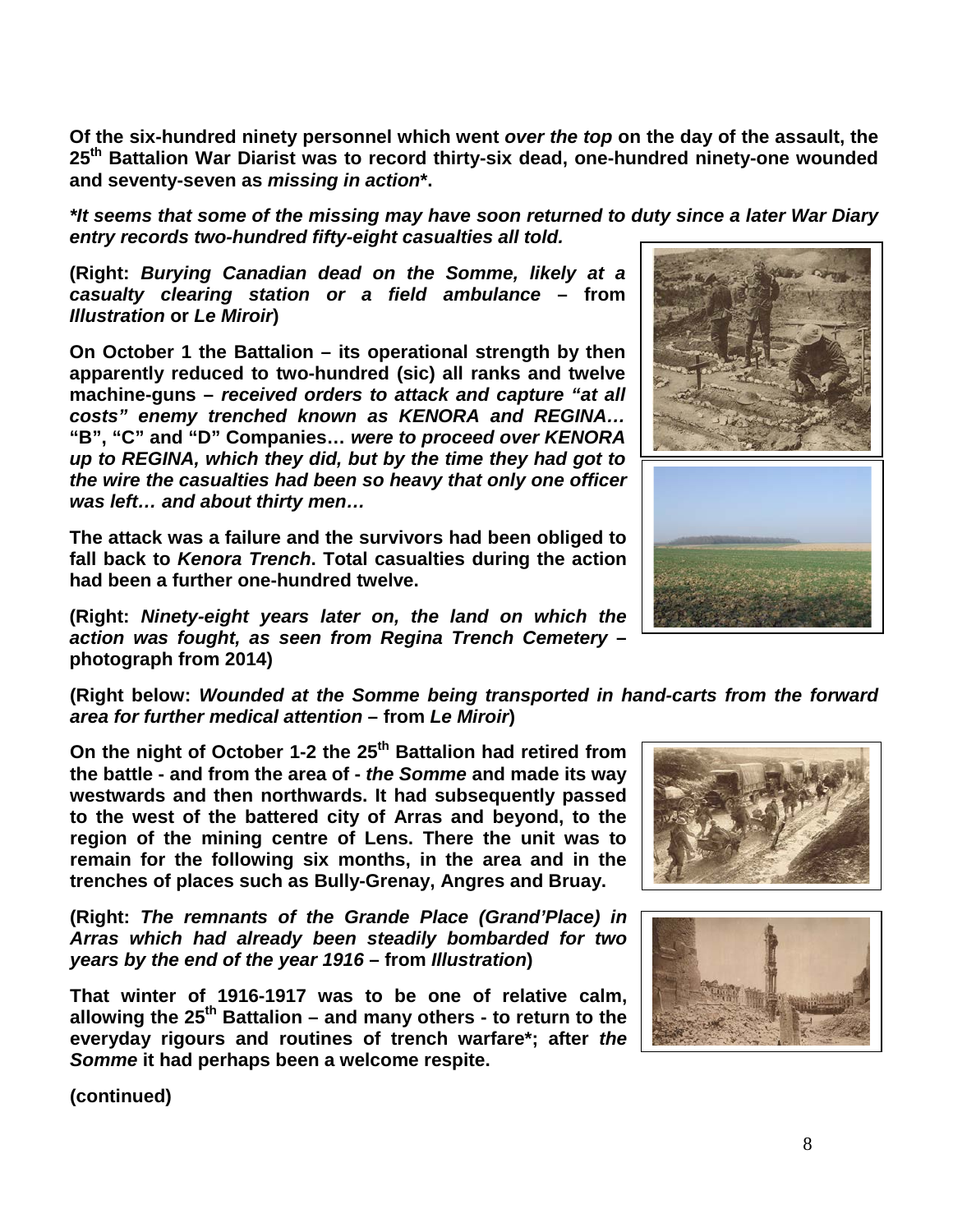**There was to be little if any concerted infantry activity apart from the constant patrolling and the occasional raids by both sides but a constant flow of casualties would be ensured due mostly to the enemy's guns and to his snipers.** 

**The medical facilities during this period were kept much more busy by cases of sickness and particularly dental problems than by the numbers of wounded in need of treatment.**

**(Right:** *A detachment of Canadian troops going up to the forward area during the winter of 1916-1917* **– from**  *Illustration***)** 

**\****During the Great War, British and Empire (later Commonwealth) battalions had their time more or less equally divided into three postings: in theory a week was to be spent in the front lines, at times little more than a few metres separating them from the enemy forward positions; a second week was then served in support positions, perhaps a hundred metres or so behind the front; the unit was then withdrawn into reserve – either Brigade, Divisional or Corps Reserve, the former nearest to the forward area, the latter the furthest away.*





*Of course, things were never as neat and tidy as set out in the preceding format and troops could find themselves in a certain position at times for weeks on end.*

**(Right above:** *A photograph of Canadian troops in support positions somewhere on the Somme in the autumn of the year 1916, by that time equipped with steel helmets and the less visible, British-made Lee-Enfield rifles* **– from** *Illustration***)**

Towards the end of the month of March, on the 23<sup>rd</sup>, the 25<sup>th</sup> Battalion had been withdrawn **well to the rear, to Maisnil-Bouche, there to undergo intensive training. The exercises were to last until, and also to include, April 7, only two days following which that training was to become the real thing. On the final five days, April 2-7, the unit had been sent to become familiar with ground that had been re-arranged so as to resemble the terrain which was to be attacked.**

**On April 8…** *Battalion less 1 platoon per company moved from MAISNIL BOUCHE to concentration area at BOIS DES ALLEUX. In the evening the Battalion moved up to its position…via cross country route***… (25th Battalion War Diary). It apparently was not to pass via those well-documented tunnels, kilometres of which had been excavated for reasons of both surprise and safety.**

**On April 9 in that spring of 1917, the British Army had launched an offensive in the area to the north of the Somme battlefields; this was the so-called** *Battle of Arras* **intended to support a French effort elsewhere.**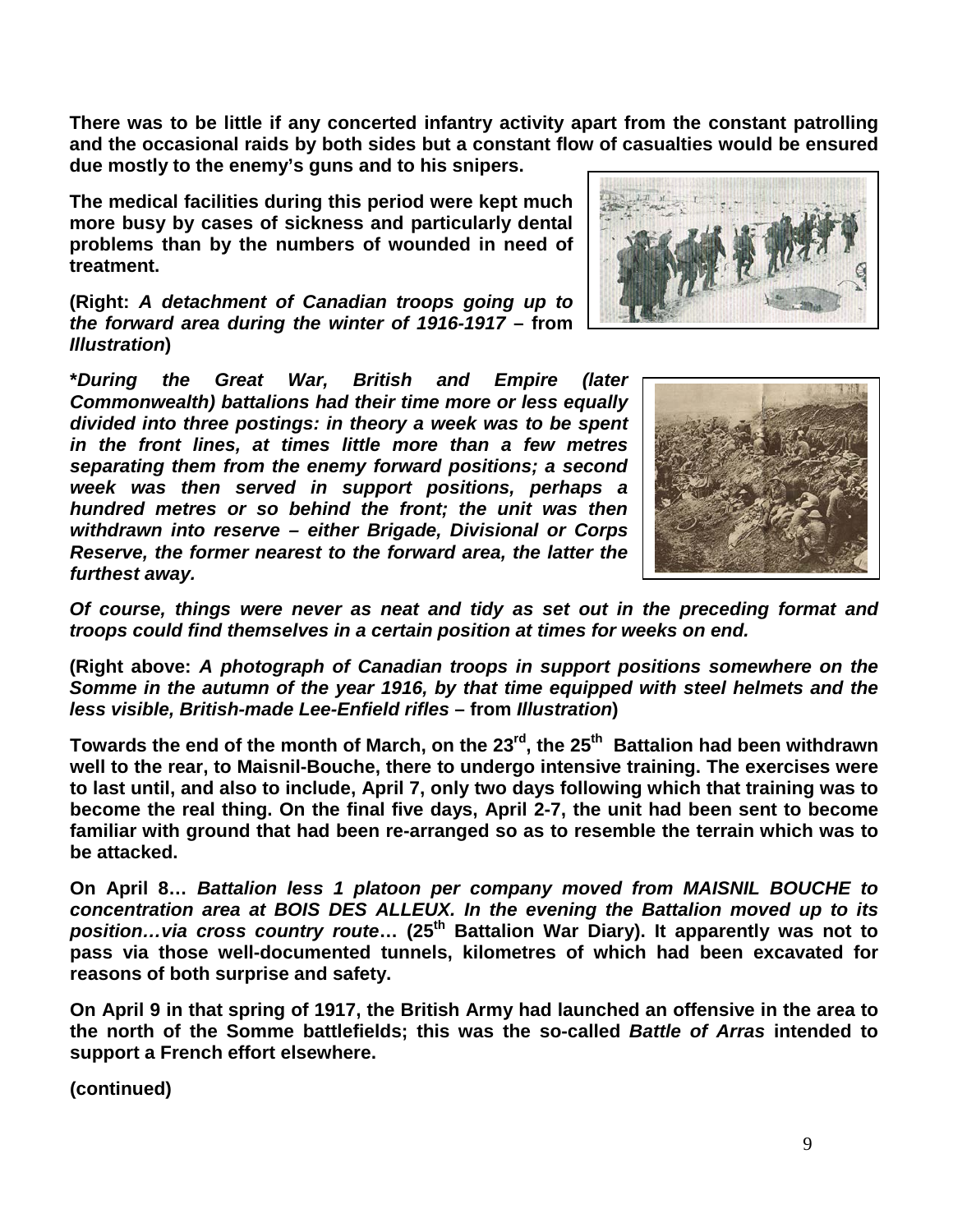**In terms of the count of casualties, some four thousand per day, it was to be the most expensive operation of the** *Great War* **for the British, one of the few positive episodes having been the Canadian assault** *of Vimy Ridge* **on the opening day of the battle, Easter Monday.** 

**While the British campaign had proved an overall disappointment, the French offensive of** *le Chemin des Dames* **was to be yet a further disaster.** 

**(Right above:** *The Canadian National Memorial which, since 1936, has stood on Vimy Ridge* **– photograph from 2010)**

**On that April 9, in driving snow, the four Canadian Divisions, for the first time acting as a single, autonomous entity – there were even British troops under Canadian command – had stormed the slope of** *Vimy Ridge***, by the end of the next day having cleared it almost entirely of its German occupants.**

**The Canadian 2nd Division had not been responsible for the taking of** *Vimy Ridge* **itself, but for the clearing of the community of Thélus, further down the southern slope and therefore on the right-hand side of the attack.** 

**The Battalion's objectives were apparently soon to be captured and much of the remainder of the day had been spent in consolidating these newly-won positions.**

**(Right:** *One of the few remaining galleries – Grange Tunnel - still open to the public at Vimy one hundred years later* **– photograph from 2008(?))**

**(Right:** *Canadian troops of the 4th or 3rd Division, burdened with all the paraphernalia of war, on the advance across No-Man's-Land during the attack at Vimy Ridge on either April 9 or 10 of 1917* **- from** *Illustration***)**

**The Germans, having lost** *Vimy Ridge* **and the advantages of the high ground, had retreated some three kilometres to prepared positions in front of the Canadians whose further offensives were to be less successful than that of Easter Monday; while some progress at times was to be made – at Arleux-en-Gohelle, for example - German counterattacks had also re-claimed ground from the British and Canadian troops – as at Fresnoy in early May.**





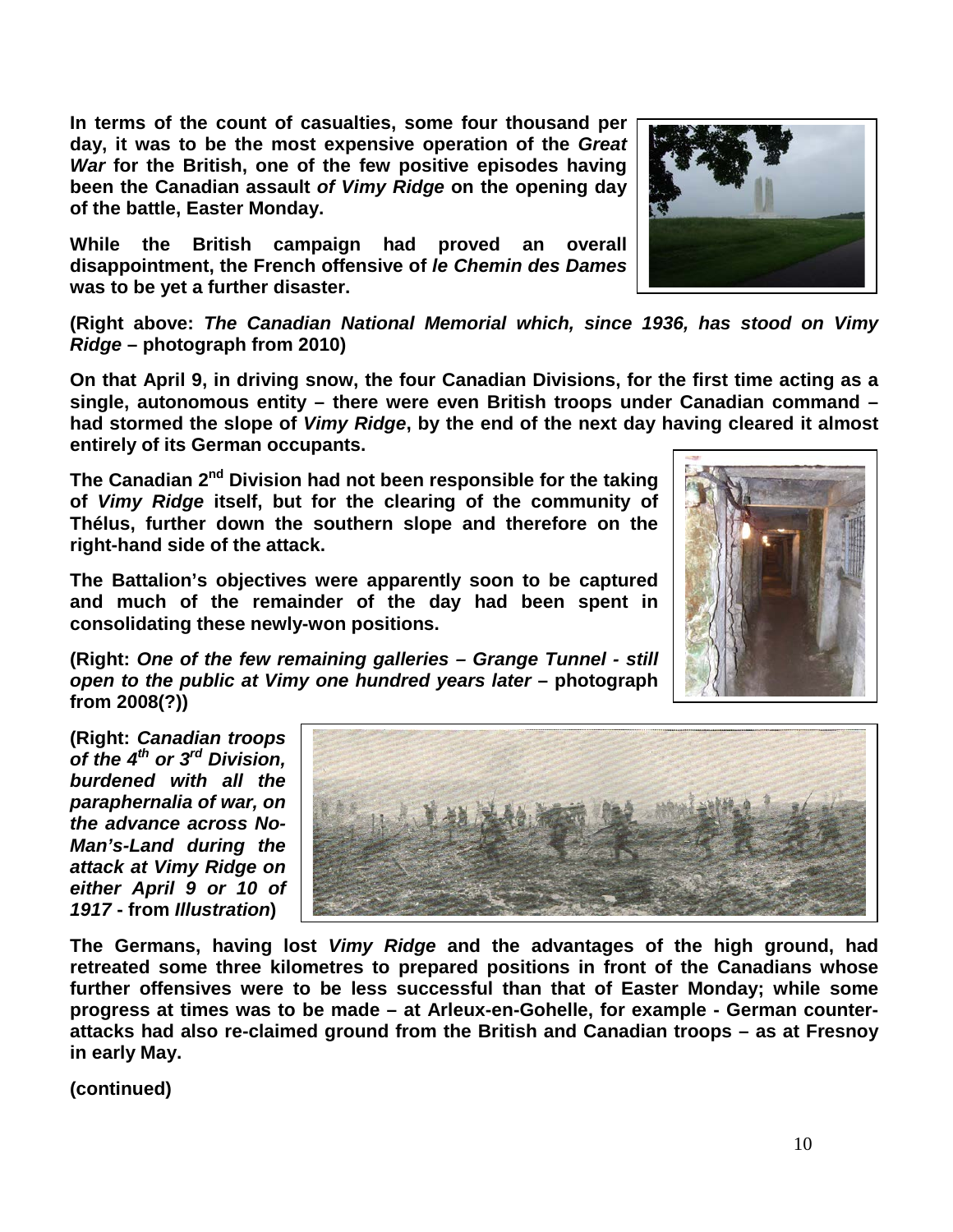**(Right:** *Canadians under shell-fire occupying the third line of trenches on Vimy Ridge: the fighting of the next few days was to be fought under the same conditions***. – from** *Illustration***)**

**(Right:** *German prisoners being escorted to the rear by Canadian troops during the attack on Vimy Ridge* **– from**  *Illustration***)**

**There had been, on those first days of April 9 and 10, the opportunity to advance through the shattered enemy defences – the highly-touted, and highly unlikely,**  *breakthrough* **– but such a follow-up of the previous day's success had proved to be logistically impossible, the weather having prevented any swift movement of guns and material.** 



**Thus the Germans had been gifted the time to close the breech and the conflict once more had reverted to one of inertia.**

**Nor was the remainder of the relatively short, five-week long,** *Battle of Arras* **to be fought in the manner of the first two days and, by the end of those five weeks, little else had changed and the Germans had recovered from the initial Canadian success. At the time that the** *Battle of Arras* **had officially drawn to its conclusion, the 25th Battalion had been in reserve, resting and training – if that is not a contradiction – in the vicinity of the community of Gouy-Servins, to the west of the city of Lens.**

And it was to be a month later, on June 15-16, while the 25<sup>th</sup> Battalion had been serving in **the area of Gouy-Servins, that the re-enforcement draft of Private Mansfield from Étaples would report** *to duty***.**

**(Right:** *A Canadian carrying-party loading up before moving up to the forward area, one of the many duties of troops when in support or reserve: the head-bands - called 'tumps' - was an idea which had been adopted from the North American aboriginal peoples* **– from** *Le Miroir***)**

**It was then to be a further seventeen or so days before the newcomers were to experience the realities of the forward area and front line.**



**\* \* \* \* \***

**Excerpts from 25th Battalion War diaries of July 2 and 3, 1917:** *Battalion at BOUVIGNY HUTS. Preparations to relieve 46th British Division, 138th. and 137th. British Brigades, 1/5 Battalion Leicesters and 1/4 Battalion Leicesters. Casualties, 1 Other Rank killed, 9 Other Ranks wounded.*

*Relief completed about 2 a.m. –* **No further casualties were to be documented for the remainder of the day. Thus began Private Galpin's first visit to the** *sharp end of the stick***.**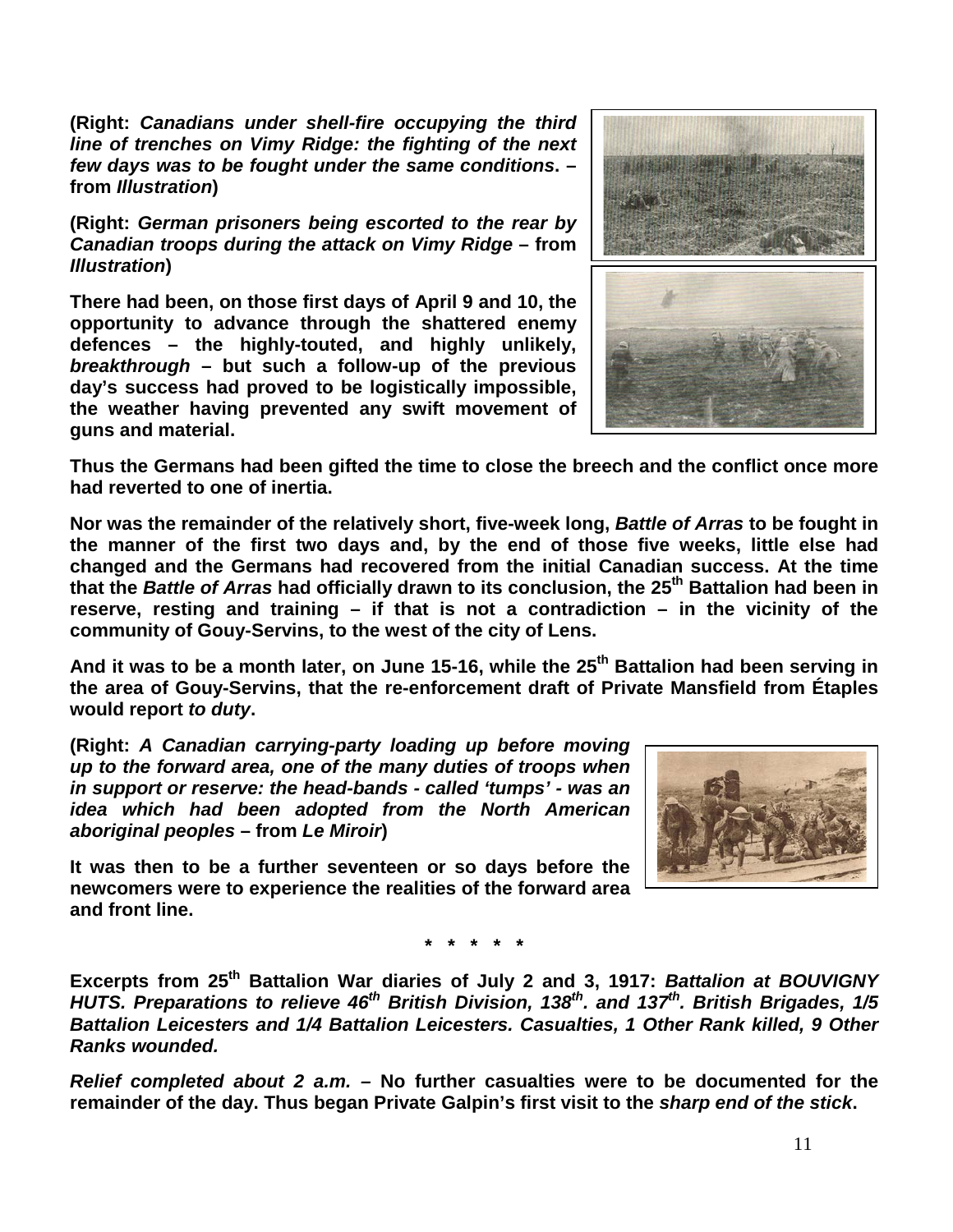**The British High Command had by that time had long before decided to undertake a summer offensive in the** *Ypres Salient***, Belgium. Thus, in order to divert German attention – and also his reserves - from this area, it had ordered other operations as well to take place in the sectors of the front running north-south down from Béthune to Lens.** 



**The Canadians were to be a major contributor to this effort.**

**(Right above:** *An example of the conditions under which the troops were ordered to fight in the area of Lens during the summer of 1917 –* **from** *Le Miroir***)**

**One of the primary objectives was to be** *Hill 70* **in the outskirts of the mining centre of Lens.**

**(Right:** *Canadian troops advancing across No-Man's Land in the summer of 1917* **– from** *Le Miroir***)**

**Those expecting** *Hill 70* **to be a precipitous and ominous elevation are to be surprised. It is hardly prominent in a countryside that is already flat, the highest points being the summits of slag heaps which date from the mining era of yesteryear. Yet** *Hill 70* **was high enough to be considered - by the Commanding Officer of the Canadian Corps, Lieutenant-General Arthur Currie – to be the key feature in the area, its capture more important than the city of Lens itself.**

**(Right:** *This gentle slope rising to the left is, in fact, Hill 70. A monument to the 15th Battalion of the Canadian Infantry stands nearby in tribute***. – photograph from 1914)**

**Objectives had been limited and had for the most part been achieved by the end of the day of the attack, August 15. Due to the dominance of** *Hill 70* **over the entire area, it had been expected that the Germans would endeavour to retrieve it and so it had proved; on the 16th several strong counter-attacks had been launched against the Canadian positions, positions which by this time had been transformed into defensive strong-points.** 

**These defences had held and the Canadian artillery, by then employing newly-developed procedures, had inflicted heavy losses on the enemy.** *Hill 70* **remained in Canadian hands.**





**(Right above:** *Canadian troops in the vicinity of Hill 70 a short time after its capture by the 1st and 2nd Canadian Divisions* **– from** *Le Miroir***)**

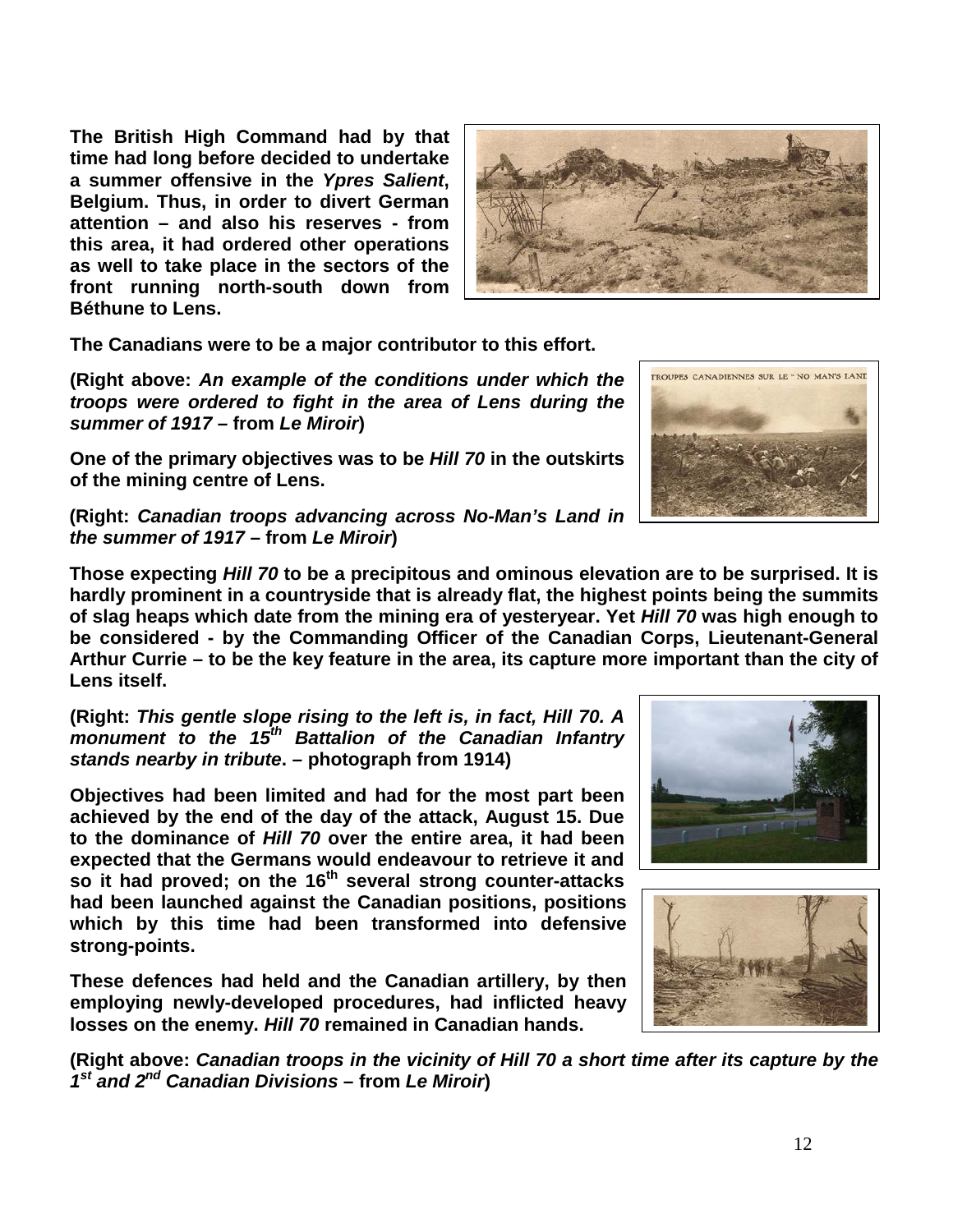**Of course, the Germans were not the only ones to have incurred casualties: by the time that the 25th Battalion retired on August 17, the unit had recorded some onehundred fifty** *killed***,** *wounded* **and** *missing in action***, of which an estimated fifty-three of the deaths had apparently been incurred on the first day of the operation, August 15.**



**(Right above:** *The spoils of war: Canadian officers and men on some of the terrain on which they had recently fought – and had captured* **– from** *Le Miroir***)**

**(Right:** *A Canadian 220 mm siege gun, here under camouflage nets in the Lens Sector, being prepared for action* **– from** *Le Miroir***)**

**The Battalion was nevertheless soon back in the forward area, to be relieved on the 22nd of the month by which time a further fifty** *killed***,** *wounded* **and** *missing* **had been added to the preceding numbers.** 



**After weeks of relatively little infantry activity during the early period of that summer of 1917, this attack on August 15 in the area of** *Hill 70* **and the city of Lens had been intended to be the precursor of weeks of an entire campaign spear-headed by the Canadians.** 

**However, the British offensive further to the north was proceeding less well than intended and the Canadians were to be needed there. Activities in the** *Lens Sector* **were suspended**  in early September and for a short period, the 25<sup>th</sup> Battalion was to revert to the daily grind **of life in the trenches.**

**It was not until the final weeks of October that the Canadians were to become embroiled in the offensive to the north-east of Ypres. Officially named the** *Third Battle of Ypres***, the campaign has come to be known to history as** *Passchendaele***, taking that name from a small village on a ridge that was – at least ostensibly - one of the British Army's objectives.**

**(Right:** *Troops file through the rubble of the medieval city of Ypres in front of the Cloth Hall on their way to the front in the late summer of 1917***. – from** *Illustration***)**

**From the time that the Canadians entered the fray, it was they who were to shoulder a great deal of the burden. From the week of October 26 until November 3 it was to be the 3rd and 4th Canadian Divisions which spearheaded the assault, with the 1st and 2nd Divisions in reserve. From November 5 until the official end of the affair the reverse was true with troops of the 2nd Division finally entering the remnants of the village of Passchendaele itself.** 



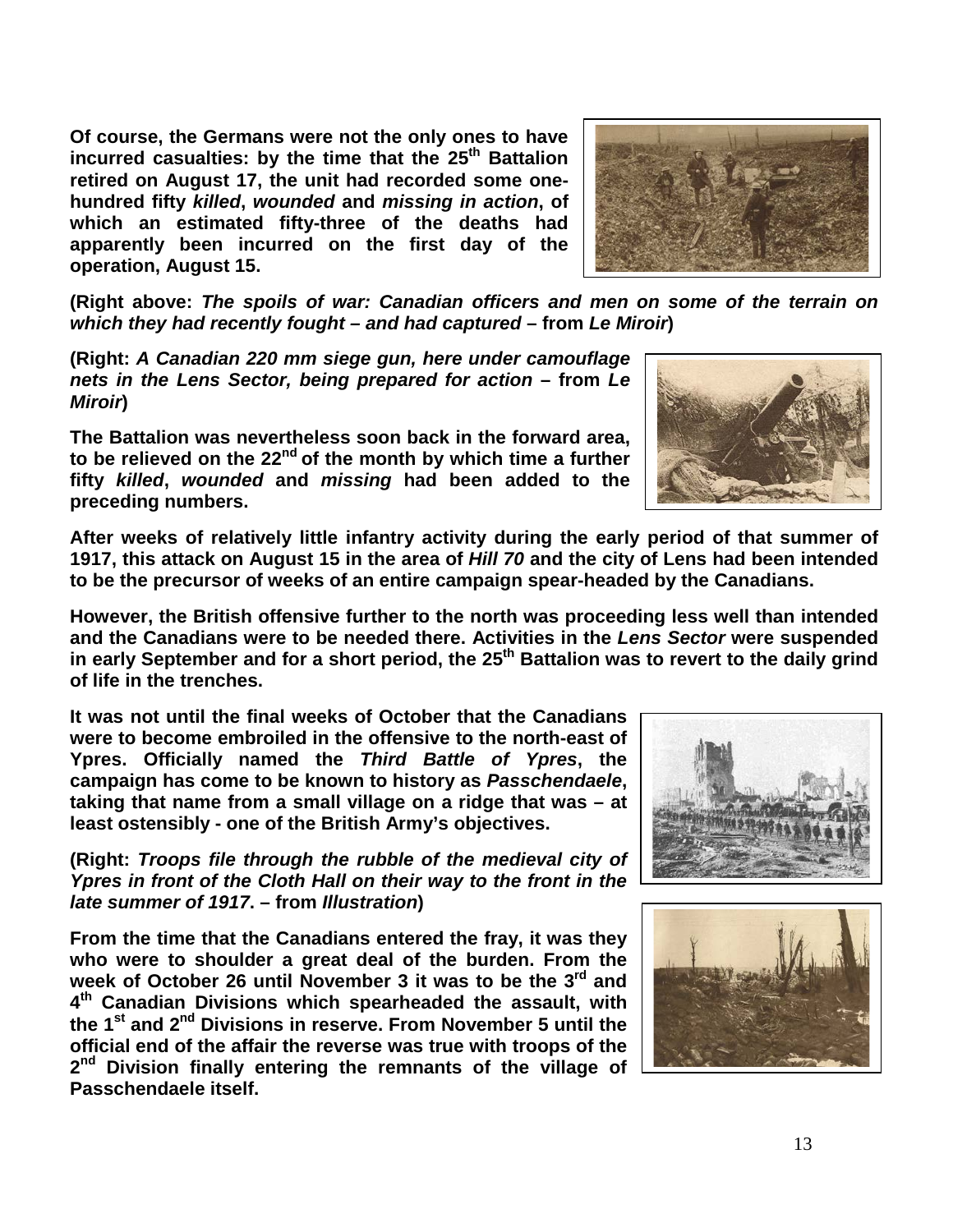**(Preceding page:** *An unidentified – perhaps unidentifiable – part of the Passchendaele battlefield during the autumn of 1917* **– from** *Illustration***)**

**The strength of the 25th Battalion on that November 5 was reported as being twenty-one officers and five-hundred seventy-six other ranks, once again just over fifty per cent of regulation battalion numbers.** 

**(Right above:** *Canadian troops performing their ablutions in the water collecting in a shell hole at some time during the last month of Passchendaele* **– from** *Le Miroir***)**

**(Right:** *The Canadian Memorial which today stands on Passchendaele Ridge in the outskirts of the re-constructed village* **– photograph from 2015)**

**During the three days that they were to spend in the forward area during this period, the casualties sustained by the 25th Battalion were to be, by comparison to those of other units, fairly light. November 6 and 7 had seen an attack undertaken by the 26th and 24th Canadian Battalions but Private Galpin's unit had remained in reserve and had suffered mainly from the attentions of the enemy guns – until the late afternoon of November 8.**

**(Right:** *The village of Passchendaele as seen from the air in 1916, after two years of war* **– from** *Illustration***)**

**Excerpt from the 25th Battalion War Diary entry for November 7 and 8 of 1917***: At 5.30 p.m. the Battalion had moved up to the Front Line…relieving 26th Bn. in Front Line and one Company of 24th Bn. in support…Relief was complete by 1.06 a.m…*

**(Right:** *The village of Passchendaele as seen from the air in 1917, after the battle of that name* **– from** *Illustration***)**

*November 8th. Casualties very slight. R***(egimental)** *S***(ergeant)** *M***(ajor)***…killed. 3 O.R. killed – 2 wounded and 1 missing. Enemy shelled supports very heavily, and also in front and in rear of Front Line but…his shelling did not do a great deal of damage. "C" Company in support suffered heavily. Line taken over was simply a series of disconnected posts in shell holes, but men worked steadily, and by night the whole line was pretty well connected up…*

**In the late evening of November 8 the 25th Battalion was withdrawn from the area of the front line, to the westward of Ypres itself. The toll for that final action had been seventeen**  *killed in action***, sixty-seven** *wounded* **and six** *missing in action***.**